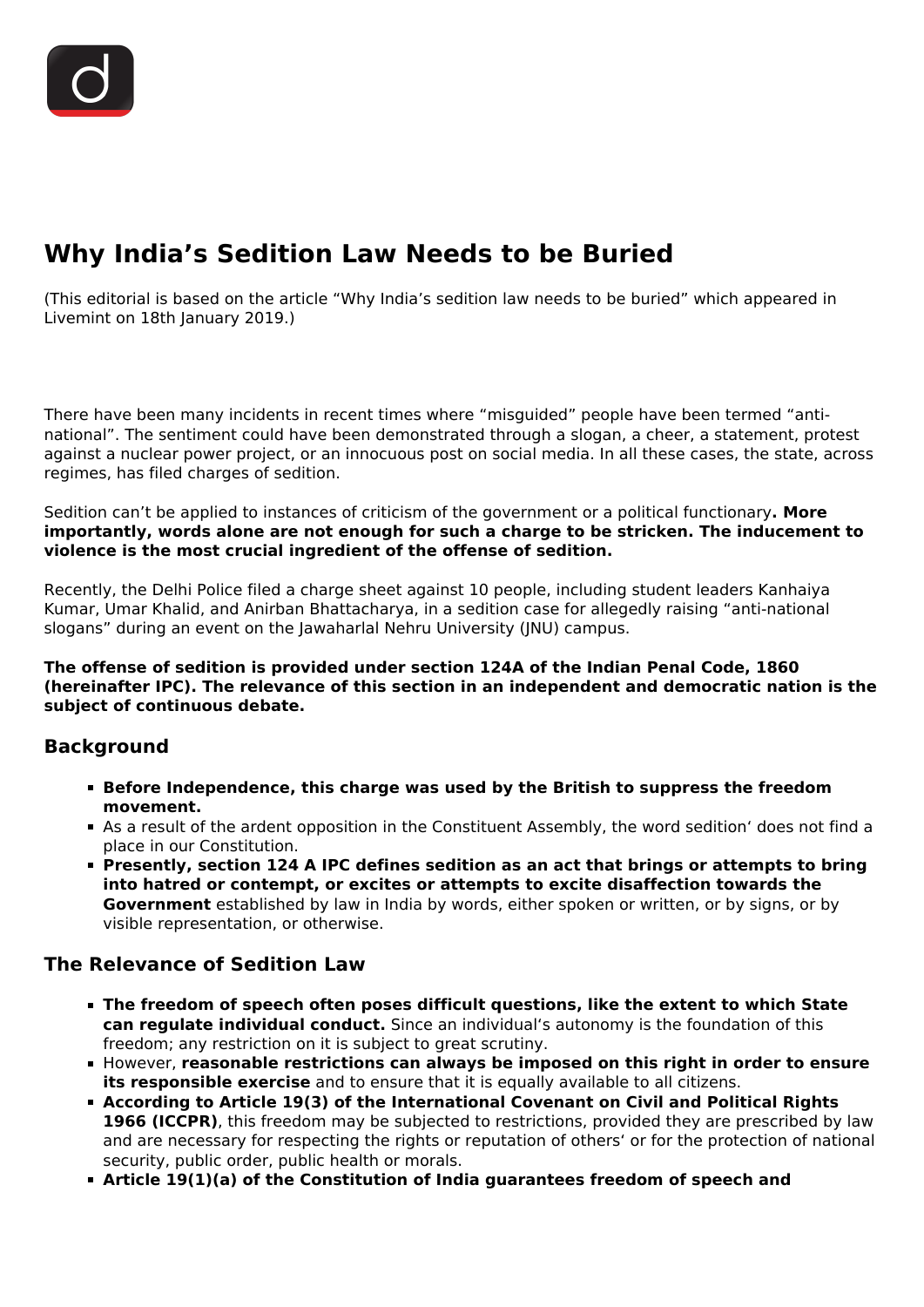**expression to all citizens.** However, this freedom is subjected to certain restrictions namely, interests of the sovereignty and integrity of India, the security of the State, friendly relations with foreign States, public order, decency or morality or in relation to contempt of court, defamation or incitement to an offense.

- **The courts have stressed the importance of contextualizing the restrictions while ascertaining the permissibility of expression.** Balancing freedom of expression with collective national interest is one of the key ingredients of this law.
- **Though it is argued that this law is a colonial vestige, the Indian courts have upheld its constitutionality.**
- The **Kedar Nath judgment upholds the restrictions imposed by Section 124A (sedition)** of the Indian Penal Code on the fundamental right to free speech and expression. But the court makes it clear that such restraints apply only to "acts involving intention or tendency to create disorder or disturbance of law and order or incitement to violence".
- The judgment explains what it means by "acts inciting violence against the government". "Any written or spoken words, etc., which have implicit in them the idea of subverting government by violent means, which are compendiously included in the term 'revolution', have been made penal by the section in question,".
- The Supreme Court held that **"comments, however strongly worded, expressing disapprobation of actions of the government"** and which shun violence are not sedition.
- Denunciating the sedition law for 'rampant misuse' concedes ground that there exist instances where its 'use' may be necessary
- **The impact on public tranquility is but one of the consequences of any seditious activity.** However, far more alarming potentialities include calls for violent revolutions seeking to overthrow the government, appeals for a separate state, **For Example**- Demand for separate Khalistan or separate Kashmir and other atrocity propaganda, which does not qualify as protected speech and has the ability to denude the legitimacy of a democratically elected government.
- **The Supreme Court has repeatedly observed that the mere possibility of misuse of a provision does not per se invalidate the legislation.** In such cases, the vulnerability extends only to the 'action' and not the 'section'.

# **Why this Law Should be Scrapped?**

- The foremost objection to the provision of sedition is that its definition remains too wide. '**Overbroad' definitions typically cover both what is innocuous and what is harmful.**
- Under the present law, strong criticism against government policies and personalities, slogans voicing disapprobation of leaders and stinging depictions of an unresponsive or insensitive regime are all likely to be treated as 'seditious', and not merely those that overtly threaten public order or constitute actual incitement to violence.
- **In recent years that the core principle enunciated by the Supreme Court that the incitement to violence or tendency to create public disorder are the essential ingredients of the offense — has been forgotten.**
- According to the National Crime Records Bureau, 35 cases of sedition (all over India) were reported in 2016.
- **However, as long as sedition is seen as a reasonable restriction on free speech on the ground of** preserving public order, it will be difficult to contain its mischief. There can only be two ways of undoing the harm it does to citizens' fundamental rights: it can be amended so that there is a much narrower definition of what constitutes sedition, but the far better course is to do away with it altogether.
- **For Example, Beyond the high-profile urban cases, the reach of Section 124-A has extended even to faraway places.** An entire village in Kudankulam, Tamil Nadu had sedition cases slapped against it for resisting a nuclear power project. Adivasis of Jharkhand, resisting displacement, topped the list of those slapped with sedition in 2014. Most of these cases don't end in conviction. But when the legal process itself becomes the punishment, the slapping of sedition charges is an attempt to force the protesters into submission.

## **Way Forward**

The argument used against the scrapping of the sedition law is that the Supreme Court has repeatedly observed that the mere possibility of misuse of a provision does not per se invalidate